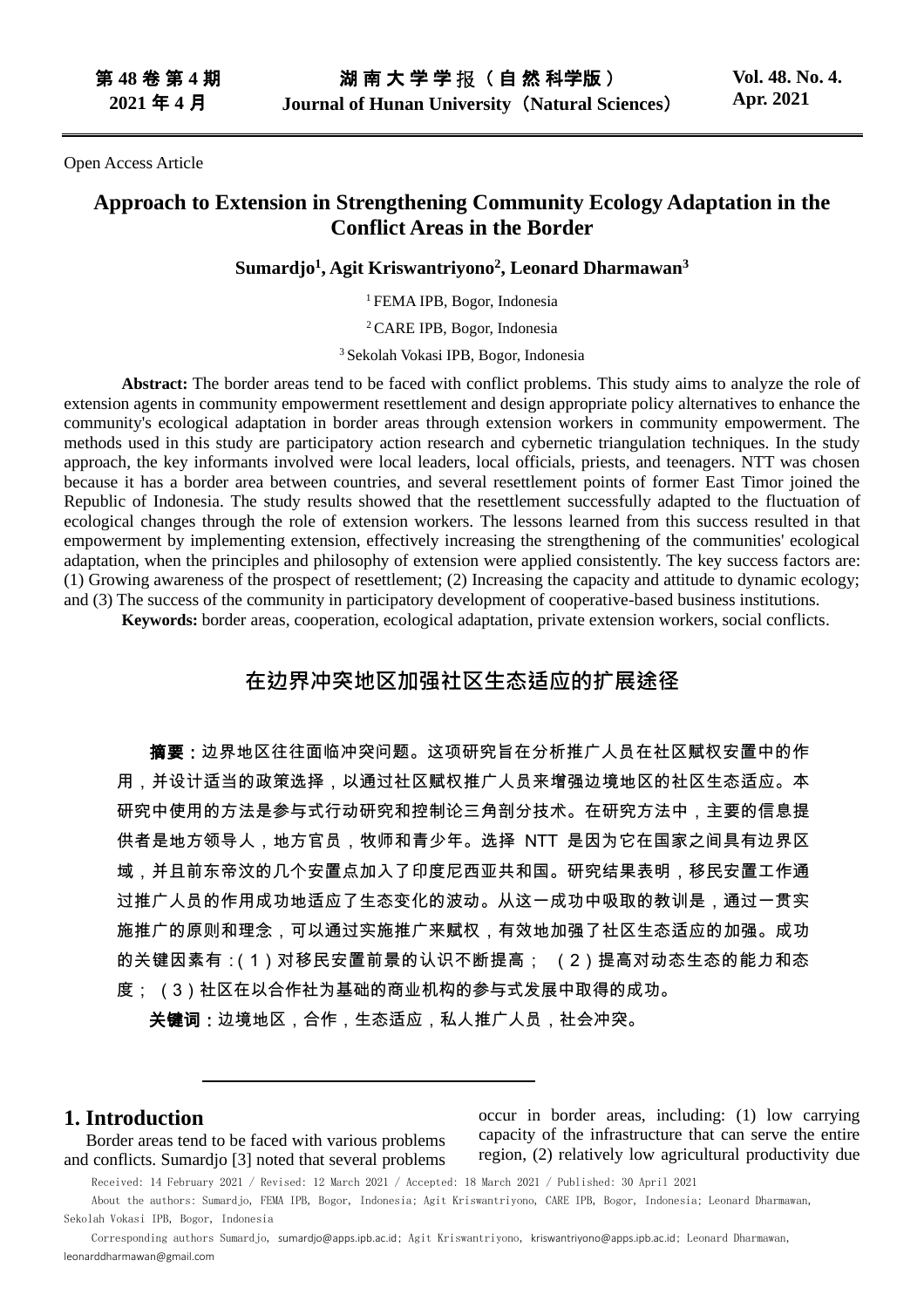to limited information and technology dissemination, (3) inability poor population to provide adequate food in sufficient quantities so that aspects of nutrition and food security have not been a major concern, and (4) poor quality of human resources. Poverty is the most prominent problem that occurs at the border [4]. This poverty occurs because the community's productive livelihood sources are very limited, which triggers human trafficking cases. This often triggers conflicts in this area.

Poverty reduction efforts become a major challenge in the border region [5]. The extent of the border area, both on land and sea, has various typologies, ranging from the interior to the small outer islands. Each region has different border characteristics. However, in general, border areas lag in terms of social and economic aspects. The high poverty rate in the border areas shows an inability to access productive resources due to the low capability of the community's technology, especially agricultural technology. Poverty affects the potential for food insecurity and is also vulnerable to potential conflicts, especially with the deterioration of human resources and limitations on the accessibility of natural resources.

The lack of public knowledge and technology adaptation in utilizing natural resources, especially in agriculture, makes agricultural activities harm the environment. Overexploitation without considering environmental aspects is often found in community activities at the border, especially in border areas with forest typology. Exploitation activities carried out continuously without regard to environmental rules will cause the degradation of natural resources. Neglect of these conditions causes damage to the environment in the border region. Extention activities are expected to be one of the solutions in educating the community to have a good understanding of utilizing the surrounding natural resources.

NTT Province is one of the regions bordering the country of Timor Leste. In March 2014, the NTT Province was generally at the poverty line of Rp 265,955 per capita/month, still below the national poverty line of Rp302,735 per capita/month. The number of poor people was 994.68 thousand people (19.82 percent). NTT is the province with the thirdhighest percentage of poor people in Indonesia (19.82%) after Papua (30.05%) and West Papua (27.13%). By paying attention to the components of the Poverty Line (GK) consisting of the Food Poverty Line (GKM) and the Non-Food Poverty Line (GKBM), it appears that the role of food commodities is still far greater than the role of non-food commodities (housing, clothing, education, and health). In September 2013, the contribution of GKM to GK was 79.17 percent, and in March 2014, it was 79.37 percent [6].

Based on the reality of poverty conditions in

Indonesia's border regions, especially in the NTT Province border, it indicates that the level of welfare of the people is still low. Plus, economically, the NTT border region is still far behind because of the lack of health facilities, education, information, and communication networks and is still isolated from the transportation network. Overcoming poverty at the border requires a comprehensive strategy covering various aspects, especially increasing human resource capacity. As for the assistance and empowerment activities carried out at one of the staging points in the NTT region, it integrates various programs with the strengthening capacity of human resources. The subject of assistance is the community of refugees from East Timor who have chosen to join the Republic of Indonesia. They have been placed in the resettlement area on the NTT-Timor Leste border until now by utilizing available non-productive land. In the implementation of empowerment programs, empowerment facilitators are placed who also act as private extension workers.

This paper aims to analyze the role of extension agents in the development of resettlement through community empowerment and design appropriate policy alternatives to enhance the ecological adaptation of communities in border areas through the role of extension agents in community empowerment. According to Law number 16 of 2006 concerning Agricultural, Fisheries, and Forestry Extension Systems [7], there are three well-known categories of regulators in Indonesia.

The three types of extension agents are: (1) government extension agents, (2) non-government of extension agents from local community leaders, and (3) private extension workers from non-government extension agents and funded by non-government parties. This empowerment activity utilizes the presence of 'private extension' workers, who are designed to play a role as empowering community facilitators, namely: (1) non-formal educators, (2) community organizers, and (3) development and strengthening of human and social capital. In addition, he also acts as a participant-observer in research which results are one of the main sources of analysis of this research.

The analysis of creative social forces is believed to help determine the level of ability of community settlements to adapt to the resettlement environment or ecology. Analyze the application of effective creative social energy (CSE) in 'community empowerment' [8]. CSE includes three elements, are ideals, ideas, and friendship. Ideals are hopefully conditions for realization. Realization in community empowerment is the clarity of goals, hopes, visions, and even the clarity of common ideals. These ideals will lead to clarity of thinking, that is, the common way to achieve these ideals. The form can be the clear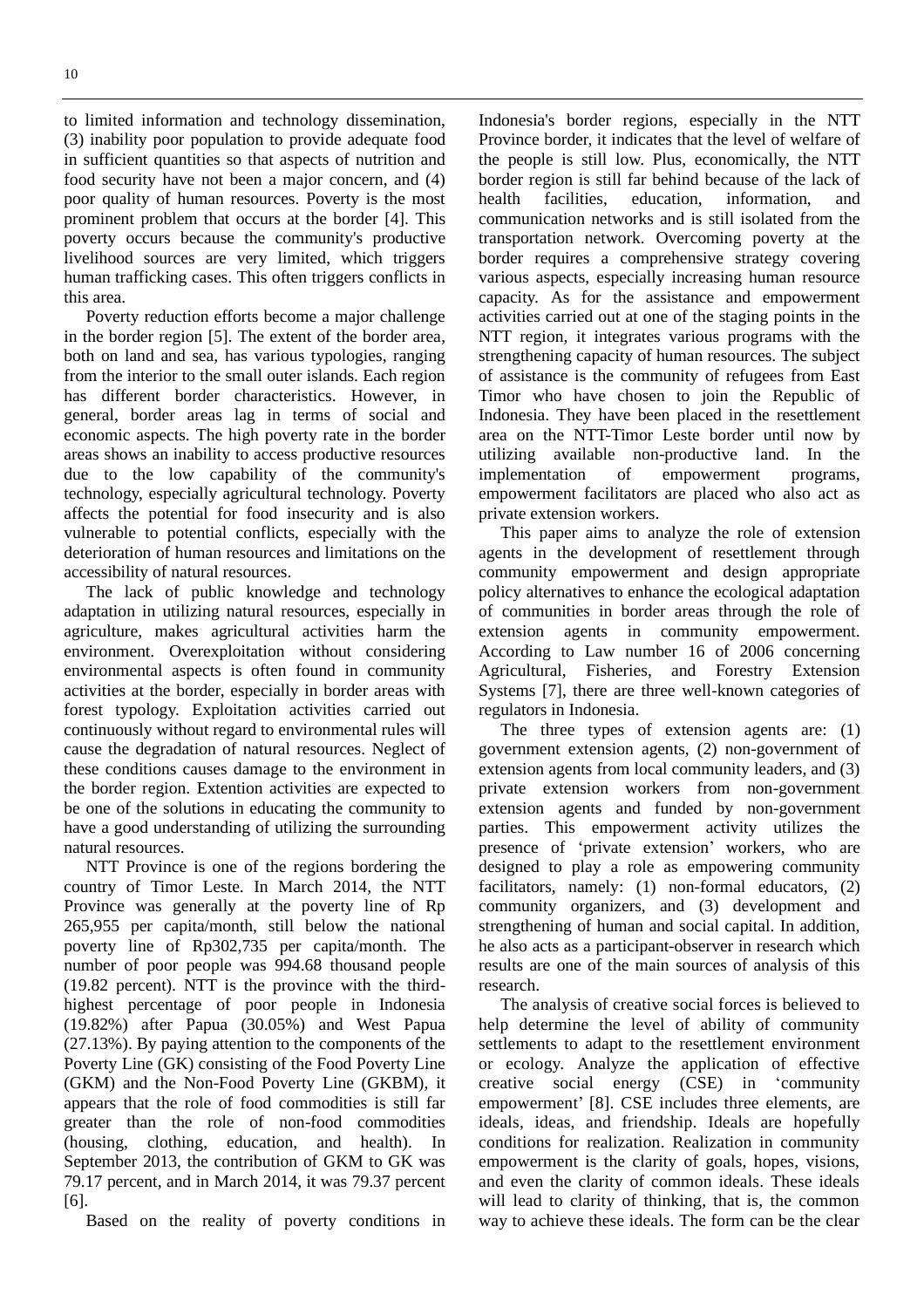strategy, activity, method of the program, or technology, creatively and appropriately developed. Ideas become a guide for the development of friendship between interested parties, which is a network of cooperation between them through strategic partnerships [2, 9]. CSE is a form of participatory social engineering that has proven effective in empowering communities. This kind of 'participatory social engineering' is used to determine the ideals, ideas, and friendships of agricultural communities, farmers' communities, and farmers' communities. In this case, the community plays the main role, so there is no dominant position in the planning and evaluation process, its implementation, and the use of the collaborative results of community execution. This situation is a picture of CSE prepared in a 'participatory method' [1, 2].

Sumardjo's study [3] shows some different indicators compared to the previous studies. Community empowerment indicators consist of [3]: (1) powerless, (2) powerful/independence, and (3) autonomous/interdependence. Furthermore, the analysis of the adaptation behavior of ecological settlements refers to the concepts and research results of Sumardjo and Firmansyah [8], which includes the level of adaptation attitudes, from the weakest to the most powerful attitudes. They are fatalist, reactive, proactive, and anticipatory.

From the field observations by [1] and [8], the participants were divided according to a type of ecological adaptability. The research of Sumardjo [1] shows that there are four types of community adaptation to ecological change and land use innovation, namely: (1) aphatetic, (2) reactive, (3) active, and (4) proactive/adaptive. This sequence also describes more adaptability to changes that occur. As mentioned earlier, the community profile is based on the type of ecological change adaptation. Their results are consistent with the research conducted by Sumardjo and Firmansyah [8] on empowering families to achieve dynamic ecological changes [10].

The novelty of this research is a humanist approach applied to society in reducing the level of conflict by the community against the government. This approach is different from the repressive approach that has been implemented by the government so far.

# **2. Method**

The method used in this research is participatory action research and cybernetic triangulation techniques. In community empowerment, a community empowerment agent is placed who acts as a private extension agent. This empowerment agent participates in empowering community leaders and youth leaders. Planning for community empowerment programs is a participatory method [11] with a consistently participatory rural appraisal (PRA) approach. In the

study approach, the key informants involved were local leaders, local officials, pastors, and youth. NTT was chosen because it has a border area between countries. Several resettlement points of former East Timor joined the Republic of Indonesia and are potentially risky to radical conflict. Data analyzed were PRA results and notes (log book) of the observations during the community assistance program by the extension agent [11]. Analysis of community adaptation behavior uses the Sztompka [12] approach, which divides the stages of community adaptation into four stages, namely: (1) Skeptic / apathetic; (2) Reactive; (3) Proactive, and (4) Anticipatory. Meanwhile, to see the relationship between the level of adaptation with demographic variables with adaptability and other variables such as education level, character status, initiative, activity in the program, and the results enjoyed by the community participating in the empowerment program, statistical analysis is used here.

# **3. Results and Discussion**

The results showed that resettlement was successfully developed in the resettlement behavior or attitude of the community towards the dynamics of ecological change through the role of extension workers [13]. The lessons learned from this success result in empowerment by applying extensions, effectively increasing the community's ecological adaptations, when principles and philosophies of extension are consistently applied. The key success factors are: (1) Participatively growing awareness of the prospect of resettlements; (2) Increasing capacity and adaptive attitudes to dynamic ecological changes, and (3) Community success in the participatory development of cooperative-based business institutions, and (4) selection of business commodities by settlements based on the market needs, and (5) functioning of local leadership cadres as sociopreneurs who empower settlements.

## **3.1. The Role of Extension Agents in Resettlement**

The contribution of private extension agents in community empowerment is to grow and strengthen the empowerment and capacity of communities to be adaptive in resettlements. Community empowerment in resettlement locations in NTT's border regions develops in line with: (1) Growing awareness of the prospects of community life in the resettlement location, through the role of local figures who function as non-government by private extensionists/community empowerers, (2) Emerging and strengthening creative social energy in the process of empowerment, which includes ideals, ideas, and friendship, (3) The application of the principles of counseling in empowerment: learning by doing, and seeing is believing, and (4) selecting community business products oriented to the needs of the community or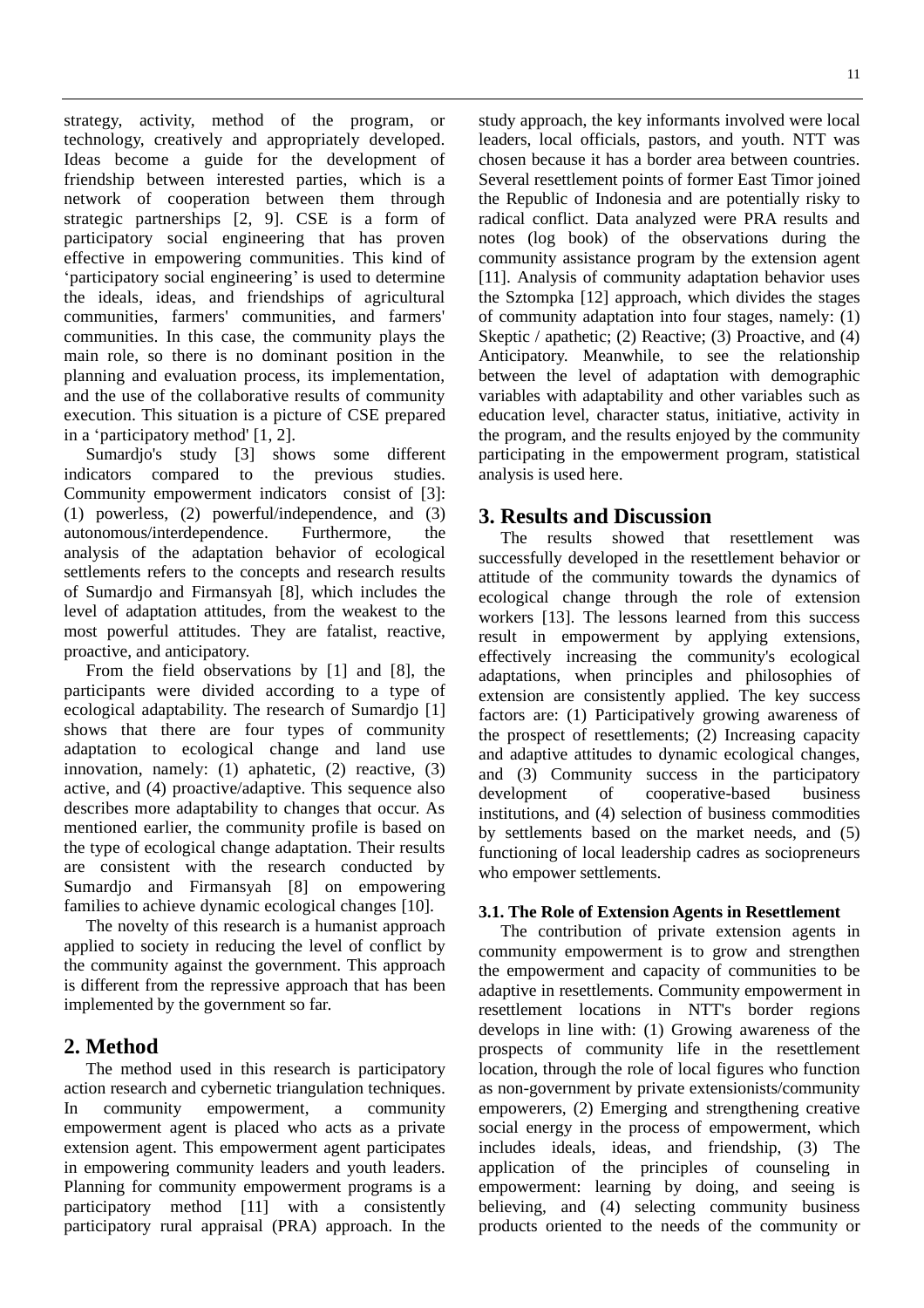market, and  $(5)$  the success of growing cadres whose community and youth leaders play a role as self-help extension agents. Overall this condition is in line with the findings of Sumardjo [1].

Cultivation grows and develops from (1) powerless, towards (2) powered/independence, and to the peak (3) Became autonomous/interdependence. This empowerment is marked by the strengthening of business competence in available land and joint efforts on commodities considered to be the wider community's needs, such as cakes and agricultural products produced by settlements. Strengthening the settlement capacity is characterized by strengthening empowerment and adaptation behavior towards ecological conditions in the restoration area.

The community empowerment program began with a meeting between settlers returning to discuss activities after resettlement, which manage farmland both individually and jointly. It was agreed that choosing an apprenticeship location was intended to understand the lives of farmers on land whose conditions were similar to the potential of natural resources in the location of new settlements on the borders between countries. The method used is an internship partly by food farmers and partly by horticultural farmers in West Java. The apprenticeship was attended by around 14 community leaders and young generation figures among the settlements.

Growing awareness of the prospect of resettlements in the region effectively raised awareness of future life prospects. The growth of awareness is conditioned by the main methods of empowerment, namely participatory methods and techniques with PRA. Furthermore, an apprenticeship process was conducted for settlements applied to farmers in Cianjur and Bogor, West Java, who are in the farming community with natural resource potential similar to local conditions around the resettlements. This apprenticeship method reinforces the understanding of the prospects (vision) of the characters when living in the area of resettlements.

This marked the emergence and strengthening of creative social energy in the empowerment process marked by strengthening ideals, ideas, and friendships in their perceptions and orientations to behave in the resettlement. The apprenticeship method has proven to be an effective participatory technique to foster an awakening of awareness of settlements to the conditions they wanted to realize (ideal) in resettlements. The apprenticeship effectively developed techniques and behavior ways (ideas) to realize the ideal conditions. The ways of learning this later became the orientation of behavior in the resettlements applied as ideas.

The principles of empowerment by applying the following extension principles have proven to be key factors in increasing competency and capacity settlements: (1) the principle of learning by doing by learning to farm and farming directly practice in farmers' places, and (2) the principle of seeing is believing by looking directly at farming methods and farming products to the packaging and marketing around the apprenticeship places, and (3) commodity selection based on the importance of market needs for community business products.

## **3.2. Attitudes of Ecological Adaptation of Communities in Border Areas**

The participatory approach in community empowerment resettles on the convergent communication paradigm, which is technically dialogical, effectively increasing the capacity of empowerment and adaptive attitudes of settlement to dynamic ecological changes in the area of resettlements. The capacity of settlement empowerment increases in line with the increasing knowledge, attitudes, and skills of the community in managing the potential of existing natural resources and the community's adaptation attitude after empowerment. The relationship between the capacity of empowerment and adaptation behavior can be seen in Table 1.

| Capacity/empowerment | <b>Adaptive behavior</b> |    |    |                 |    |                  |   |              |       |     |
|----------------------|--------------------------|----|----|-----------------|----|------------------|---|--------------|-------|-----|
|                      | <b>Fatalist</b>          |    |    | <b>Reactive</b> |    | <b>Proactive</b> |   | Anticipative | Total |     |
|                      | n                        | %  | n  | $\%$            | n  | $\%$             | n | %            |       | %   |
| Powerless            |                          | 90 |    | 10              |    |                  |   | 0            |       | 100 |
| Powerful             |                          |    | 20 | 40              | 25 | 50               |   | 10           | 50    | 100 |
| Autonomous           |                          |    |    |                 |    | 40               |   | 60           |       | 100 |
| Total                |                          |    |    | 35              | 27 | 45               |   | 13           | 60    | 100 |

Table 1 Relationship of empowerment capacity and behavior of ecological settlement adaptation

The more empowered the community, the more visible it was to adapt better or vice versa. The more adaptive attitude was becoming, the more resilient settlement, and it makes the better living in the area of resettlement. The empowerment makes the behavior more proactive, independent, and adaptive, which is anticipatory. The conditions occurring in the area of resettlements are in line with the results of a study by

Sumardjo [1], who looked at the correlation between the level of adaptation with demographic variables with adaptability and other variables such as level of education, the status of figures, initiatives, activeness in the program and the results enjoyed by the program participants of community in the empowerment program (Table 2).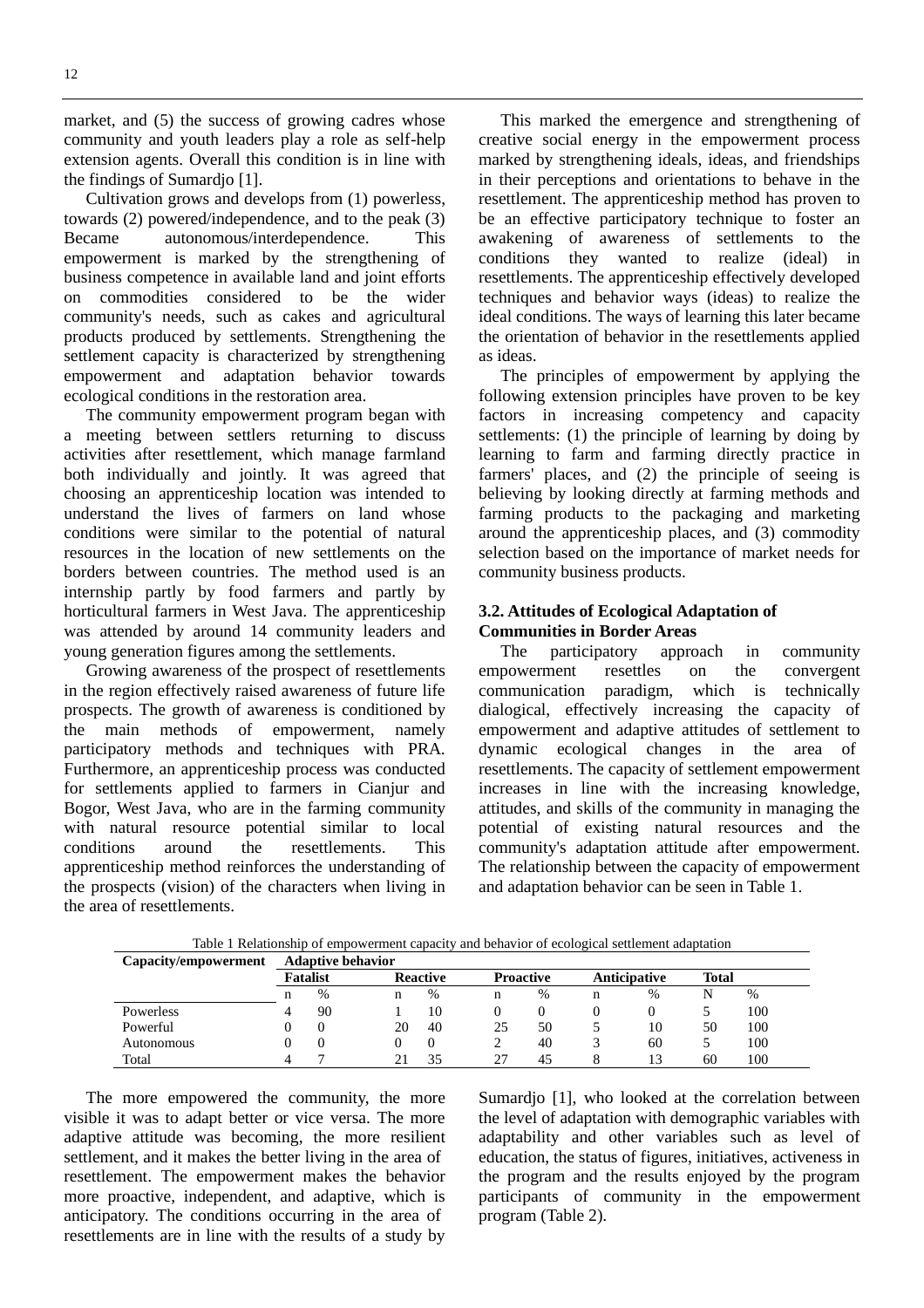| Variable         | <b>Education</b> | Activeness | <b>Social status</b> | Inisiative | Yield     | <b>Adaptability</b> |
|------------------|------------------|------------|----------------------|------------|-----------|---------------------|
| 1. Education     |                  | $-.177$    | $-.110$              | $-.087$    | .122      | ,000                |
| 2. Activeness    | $-.177$          |            | $,905***$            | $,867**$   | $,860**$  | $,881**$            |
| 3. Social status | $-.110$          | $,905**$   |                      | $,901**$   | $,760**$  | $,874***$           |
| 4. Inisiative    | $-.087$          | $,867**$   | $,901**$             |            | $.837**$  | $0.845***$          |
| 5. Yield         | .122             | $,860**$   | $,760**$             | $,837***$  |           | $,832**$            |
| 6. Adaptibility  | .000             | $881**$    | $0.874***$           | $.845***$  | $,832***$ |                     |

Table 2 Correlation coefficients between educational level, motivation, social status, initiative, yield, and adaptability

*Note:*  $N = 34$  (census) [1]

\*\*Correlation is significant at the 0.01 level (2-tailed)" \*Correlation is significant at the 0.05 level (2-tailed)"

In the area of resettlements also found positive and tangible relationships between such variables, which means the stronger the status of local leaders, the stronger initiative and activeness in empowerment activities, and the higher the adaptability and enjoy the results of participation in empowerment programs.

#### **3.3. Carrying Capacity of the Environment and Infrastructure**

The potential carrying capacity of resources and the environment seems conducive to developing community empowerment capacity in adapting to environmental changes from old settlements to resettlement. The carrying capacity of the environment greatly affects the survival of a community. For this reason, the carrying capacity of the environment in the form of natural resources must be maintained so as not to damage and adversely affect the lives of living things. In general, NTT Province's natural resources are quite large and varied. However, some potentials in each sector have not optimally been able to provide significant added value to the welfare of the people and the area of NTT. This is due to the lack of investment made.

In addition to the environment's carrying capacity, the availability of adequate infrastructure will encourage the development of community and business activities more easily and inexpensively. Suppose an investment can be made cheaply because of the availability of supporting infrastructure. In that case, the investment will increase so that it will stimulate economic growth, and the welfare of the community will improve. Infrastructure in the form of road networks and land and sea transportation in the border region is still very limited, making it difficult for the area to develop.

In addition, the condition of communication facilities and infrastructures such as radio and television transmitters or transmissions and telephone facilities in border areas is generally relatively minimal. The limited means of communication and information causes border communities to know more about neighboring countries than information and insights about Indonesia. The availability of basic social and economic facilities such as education,

health, and market facilities is still considered very limited, and its distribution is uneven. It cannot reach all villages on the border. This makes it difficult for border regions to develop and compete with neighboring countries. However, the area of resettlement can be a model of community empowerment in the border region with similar natural resource conditions.

## **3.4. Role of Extension Work in Empowering of Settlement in the Resettlement Area**

Sustainability of community empowerment, from the perspective of the triple bottom line (people, profit, and planet), is highly dependent on the effectiveness of the role of extension agents to generate natural capital in the area of resettlements. Natural capital includes human capital, social capital, economic products, and environmental capital. The rising of human capital is marked by the strengthening role of settlements utilizing and managing the potential of natural resources and the environment in the area of resettlements. This was done by applying extension methods with the principles of learning by doing, and seeing is believing in community empowerment. The rising of social capital is marked by the strengthening of trust between local settlement leadership figures, partnership networking with market product settlements, and cooperative business institutions to manage joint ventures. Businesses that were developing are in the form of integration of livestock and biogas products, sorghum farming products and their processed products, fish pond product, and processed products of rural industry pastries. This also marked the rising of the productive local economy as economic product capital. Strengthening the aspects of natural capital is marked by efforts to manage natural resources that are environmentally friendly to sustain the environment.

### **3.5. Appropriate Policy Alternatives to Enhance the Attitude of Ecological Adaptation of the People in the Border Area**

Continuity of empowerment efforts requires strategies: (1) Integration of extension role among independent extension agents, private extension agents,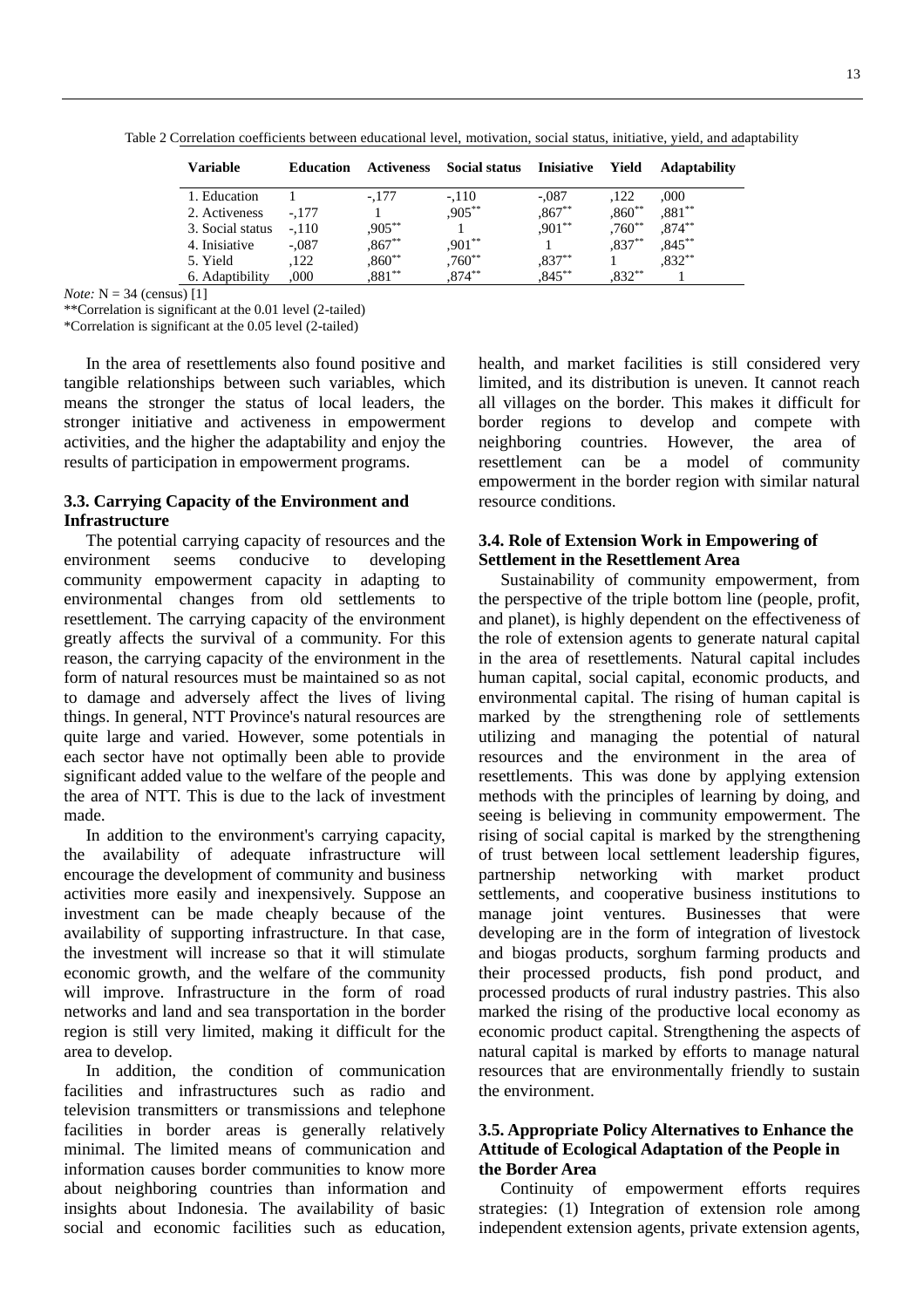and government extension agents that are conducive to the sustainability of empowerment and adaptive settlement behavior; (2) The success of the community in the participatory development of cooperative-based business institutions which in fact can increasingly make economic and social activities dynamic. This is indicated by the increasing efforts to develop alternative farming and the rise of agriculture from managing the potential of existing agricultural resources; (3) strengthening the development of types of commodities and communal businesses as joint ventures and in the future, it can lead to corporate management, as a further step in the functioning of pioneering cooperative institutions and their management; and (4) To create the diversity of types of businesses (integration of crops, fisheries and animal husbandry) that is expected to be able to sustain family income for daily / weekly, monthly and annual needs. Daily/weekly income is generated from the types of businesses that can be harvested daily, such as fish, livestock (eggs), and vegetables. Monthly income can be obtained through the types of plants/livestock that can be harvested every month. Annual income allows residents to have savings so that at any time requiring large amounts of funds, they can be obtained from this business unit.

## **4. Conclusions**

This action research shows that the extension approach taken has positively impacted people who live in border areas and are vulnerable to potential conflicts. Some good values can be implemented for similar programs if carried out elsewhere.

Some of the key factors for the success of private extension workers in developing resettlements are:

1. Growing awareness of the prospects of resettlement.

2. Increased capacity and attitude towards settlement adaptive to dynamic ecology.

3. Development of business commodity settlements based on the market needs of the products it develops.

4. To create the diversity of businesses (integration of crops, fisheries, and animal husbandry) that are expected to sustain family income for daily / weekly, monthly, and annual needs.

5. The success of private extension workers functions local community leaders as self-help extension workers and,

6. The success of the community in participatory development of cooperative-based business institutions.

## **References**

[1] SUMARDJO. Meningkatkan kapasitas modal sosial dan kualitas pendamping untuk pembangunan masyarakat yang berkelanjutan. Prosiding Seminar Nasional Komunikasi

Pembangunan Mendukung Peningkatan Kualitas SDM dalam Kerangka Pengembangan Masyarakat, Forum Komunikasi Pembangunan Indonesia, Bogor, 2009.

[2] SUMARDJO. *Penyuluhan bertujuan untuk mengembangkan sumber daya manusia dan modal sosial dalam mewujudkan kesejahteraan sosial.* Orasi Ilmiah Guru Besar Tetap Fakultas Ekologi Manusia, IPB Bogor, 2010.

[3] SUMARDJO. *Energi sosial budaya kreatif dalam Sayogyo. Kemiskinan dan pembangunan di Provinsi Nusa Tenggara Timur.* Yayasan Obor Indonesia, Jakarta, 1994.

[4] NIKO N. Kemiskinan Sebagai Penyebab Strategis Praktik Humman Trafficking Di Kawasan Perbatasan Jagoi Babang (Indonesia-Malaysia) Kalimantan Barat. Prosiding Seminar Nasional Indocompac, Jakarta, 2016, pp. 515-524.

[5] LUTHFI M., et al. *Mengelola Wilayah Perbatasan NKRI.* Gajahmada University Press, Jogyakarta, 2018.

[6] BADAN PUSAT STATISTIK PROVINSI NUSA TENGGARA TIMUR. *BPS Nusa Tenggara Timur: Garis kemiskinan makanan,* 2014.

[https://ntt.bps.go.id/subject/23/kemiskinan-dan](https://ntt.bps.go.id/subject/23/kemiskinan-dan-ketimpangan.html)[ketimpangan.html](https://ntt.bps.go.id/subject/23/kemiskinan-dan-ketimpangan.html)

[7] Law of the Republic of Indonesia Number 16 of 2006 concerning Agricultural, Fisheries and Forestry Extension Systems. 2006.

[http://www.feati.deptan.go.id/dokumen/uu\\_sp3k.pdf](http://www.feati.deptan.go.id/dokumen/uu_sp3k.pdf)

[8] SUMARDJO, & FIRMANSYAH A. Inovasi Pemberdayaan Masyarakat Berbasis Sumber Daya Pangan di Sekitar Wilayah Operasional PT. Pertamina Asset 3 Subang Field. *Agrokreatif: Jurnal Ilmiah Pengabdian kepada Masyarakat,* 2015, 1(1): 8-19. <https://doi.org/10.29244/agrokreatif.1.1.8-19>

[9] UPHOFF N. *Local Institutional Development: An Analytical Sourcebook, with Cases.* Kumarian Press, West Hartford, Connecticut, 1986.

[10] ELKINGTON J. *Cannibal with Fork: The Triple Bottom Line of 21st Century Business*. Capstone, Oxford, 1997.

[11] IFE J. *Community Development.* 2nd ed. Pearson Education, French Forest, 2002.

[12] SZTOMPKA P. *Zaufanie - fundament społeczeństwa.* Wyuawnictwo znak, Krakow, 2007.

[13] [MIKKELSEN](http://www.bukabuku.com/authors_corners/view/7105/britha-mikkelsen.html) B. *Metode Penelitian Partisipatoris.* Yayasan Obor, Jakarta, 2011.

#### 参考文:

[1] SUMARDJO。增加容量莫代尔社会党丹·库利塔斯·彭 丹普恩图姆·彭邦古南·马斯亚拉克特·扬·伯克兰胡丹。主 持人研讨会,印度尼西亚国家论坛,茂物,2009。

[2] SUMARDJO。扩展旨在开发人力资源和莫代尔社会 党达拉姆·迈乌朱德坎·克塞贾特拉邦社会党。科学演说大 师人类生态学院永久专业,IPB 茂物,2010。

[3] SUMARDJO。大城町创意文化的社会能量。普罗文 斯(普罗文西)努沙登加拉(东东南护士)。雅加达欧 博印度尼西亚,雅加达,1994。

[4] NIKO N. 贫穷是贾戈巴邦边境地区悍马贩运活动的战 略根源 (印度尼西亚-马来西亚) 加里曼丹·巴拉特。全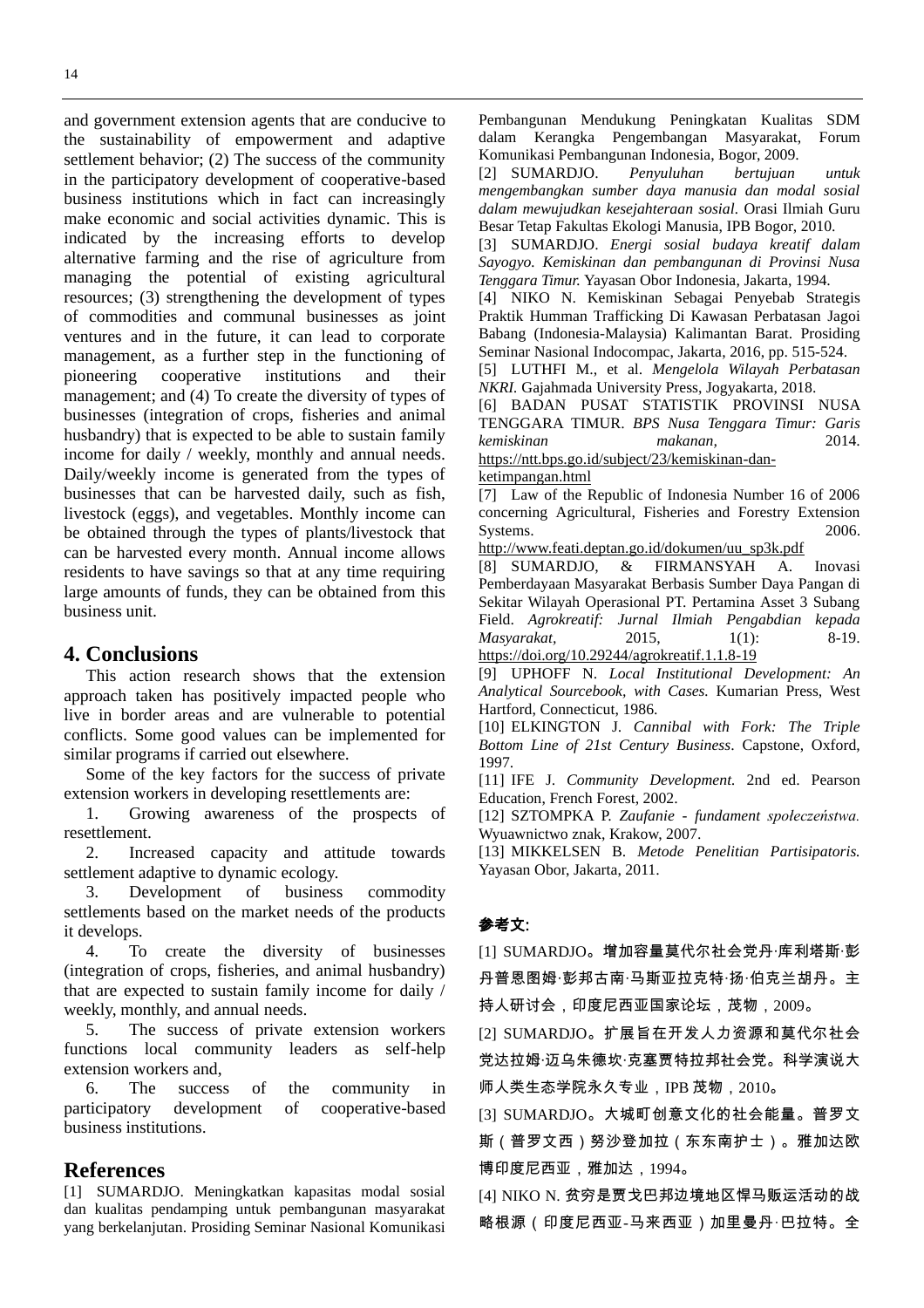国印度支那研讨会研讨会,雅加达,2016,第 515-524 页。

[5] LUTHFI M.等人。管理印度尼西亚共和国的边境地区 。加雅哈玛达大学出版社,日惹,2018。

[6] 努沙登加拉省东部统计中心。BPS 努沙登加拉帖木儿 (东努沙登加拉):加里斯·基米斯基南·马卡南(粮食 贫 困 线 ) , 2014 。 https : //ntt.bps.go.id/subject/23/kemiskinan-dan-ketimpangan.html [7] 印度尼西亚共和国 2006 年第 16 号法,关于农业,渔 业 和 林 业 推 广 系 统 。 2006 [http://www.feati.deptan.go.id/dokumen/uu\\_sp3k.pdf](http://www.feati.deptan.go.id/dokumen/uu_sp3k.pdf) [8] SUMARDJO 和 FIRMANSYAH A. PT 作业区周边基于 食物资源的社区赋权创新。资产资产 3 梳邦场。农艺师 :伊尔米亚·彭巴迪安·科帕达·玛雅拉卡特,2015,1(1 ):8-19。https://doi.org/10.29244/agrokreatif.1.1.8-19 [9] UPHOFF N. 地方机构发展:带有案例的分析性资料 集。库马里安出版社,康涅狄格州西哈特福德,1986。

[10] ELKINGTON J. 食人族与叉子:21 世纪商业的三重 底线。牛津,凯普斯通,1997。

[11] IFE J. 社区发展。第二版。皮尔逊教育,法国森林, 2002。

[12] SZTOMPKA P. 相信-基础社会。发行人标志,克拉 科夫,2007。

[13] MIKKELSEN B. 参与式研究方法。雅加达奥伯(火 炬基金会),雅加达,2011。

## **Appendix**

Program development is based on the results of identifying settlement needs in the area of resettlements by using PRA consistently. The results of the identification produced the following programs.

#### **A. Integrated Farming Program**

This integrated agriculture program has increased land productivity and community income through the commodities produced. At least their needs for carbohydrates and protein have been able to be met from field and pond.

Table 1 Some changes in the ability of agricultural cultivation

| <b>Before</b>                                        | After                                                                                                               |
|------------------------------------------------------|---------------------------------------------------------------------------------------------------------------------|
| Does not have productive.                            | There are already rice                                                                                              |
| land                                                 | fields communal                                                                                                     |
| Insufficient knowledge of<br>agricultural technology | Understanding the<br>application of agricultural<br>technology (biogas,<br>bioethanol, silage for feed,<br>$etc.$ ) |
| There is no income from                              | New income from agric                                                                                               |
| agricultural farming                                 | farming                                                                                                             |

Do not understand how to  $\cdot$ fish farming Can breed fish

#### **B. Use of Yard Land**

At this time, the residents' yard has seen more beauty than the one that was originally not widely used by residents. Now the yard can produce useful vegetable products. Vegetables produced in the yard can already be sold by residents and consumed for daily necessities. There is almost no expenditure for residents to buy vegetables every day.

Table 2 Some changes in the use of yardland

| <b>Before</b> |                 | After      |                                     |
|---------------|-----------------|------------|-------------------------------------|
| $\bullet$     | Unproductive    | $\bullet$  | Yard land to be                     |
| yardland      |                 | productive |                                     |
|               | Daily vegetable | $\bullet$  | No more vegetable                   |
| purchases     |                 |            | purchases, even selling vegetables  |
|               |                 |            | Establishment of the                |
|               |                 |            | nursery (vegetable) in resettlement |
|               |                 |            | New income for HH                   |

#### **C. Field School Program**

The field school program is intended to improve the quality of human resources, especially school-age children. This program is carried out outside the home and takes study time outside of school hours. An interesting teaching method by bringing children to the field so that they know firsthand what is taught makes children very enthusiastic. This program has a very real impact in increasing children's insights, both on basic material and the environment.

Table 3 Some change in the field school program

| <b>Before</b>             | After       |                      |
|---------------------------|-------------|----------------------|
| Low learning interest for | $\bullet$   | Interest in learning |
| school-age children       | increases   |                      |
|                           | ٠           | Increased knowledge  |
|                           | of children |                      |
|                           | ٠           | Concern for the      |
|                           | environment |                      |

### **D. Non-Agricultural Development Program**

The impact of this program is the formation of productive collective business institutions and the establishment of collaborative, productive business partnerships with household industry players as members of these joint business institutions. This illustrates the strengthening of the phenomenon of human capital that is the capacity of household industry players and managers of joint business institutions that support the strengthening of social capital in line with the growth and strengthening of trust between them in the form of a synergy of productive business cooperation networks.

Table 4 Some changes in the non-agric development program

| <b>Before</b>           | After        |  |  |  |
|-------------------------|--------------|--|--|--|
| • Lack of alternative   | New income   |  |  |  |
| business as a HH income | alternatives |  |  |  |